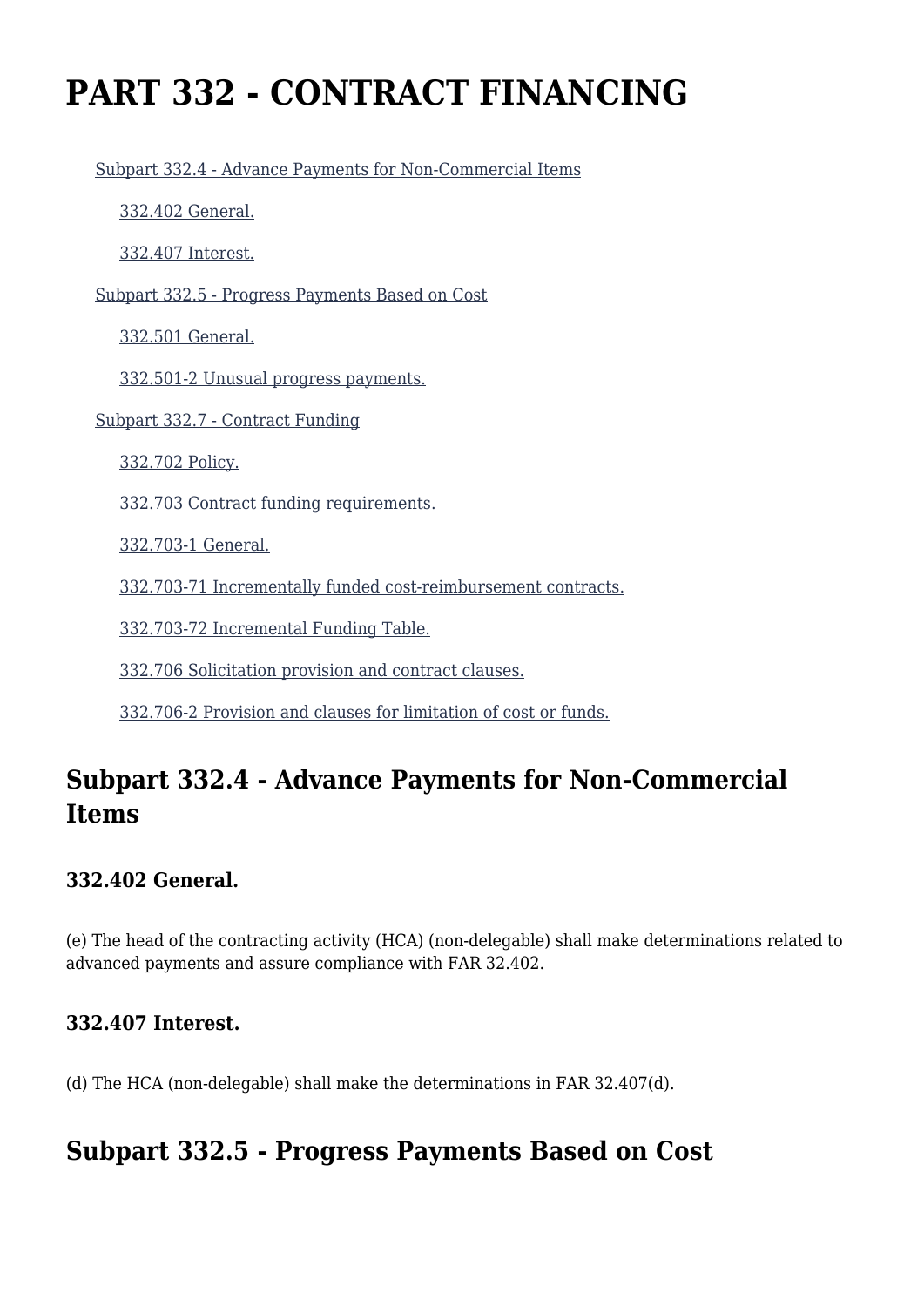#### **332.501 General.**

#### **332.501-2 Unusual progress payments.**

(a)(3) The HCA (non-delegable) shall approve unusual progress payments.

# **Subpart 332.7 - Contract Funding**

#### **332.702 Policy.**

Departmental employees shall report any suspected violation of the Anti-Deficiency Act (31 U.S.C. 1341, 13 U.S.C. 1342, and 31 U.S.C. 1517) immediately to the Operating Division's Chief Financial Officer (CFO), who in turn will report the matter to the HHS Deputy CFO.

#### **332.703 Contract funding requirements.**

#### **332.703-1 General.**

(b) The following requirements govern all solicitations and contracts using incremental funding, as appropriate:

(1) The contracting officer shall consider the estimated total cost of the contract, including all planned increments of performance when determining the requirements that must be met before contract execution (e.g., Justification and Approvals, clearances, and approvals).

(2) The solicitation and resultant contract shall include a statement of work or performance work statement that describes the total project, covers all proposed increments of performance, and contains a schedule of planned increments of performance. No funding increment may exceed 1 year, and the services rendered during each increment of performance must provide a specific material benefit that can stand alone if the remaining effort is not funded. The resultant contract shall also include the corresponding amount of funds planned for obligation for each increment of performance.

(3) The contracting officer shall request that offerors respond to the solicitation with technical and cost proposals for the entire project, and shall require distinct technical and cost break-outs of the planned increments of performance.

(4) Proposals shall be evaluated and any discussions and negotiations shall be conducted based upon the total project, including all planned increments of performance.

#### **332.703-71 Incrementally funded cost-reimbursement contracts.**

Incremental funding may be used in cost-reimbursement contracts for severable services only when all of the following circumstances are present: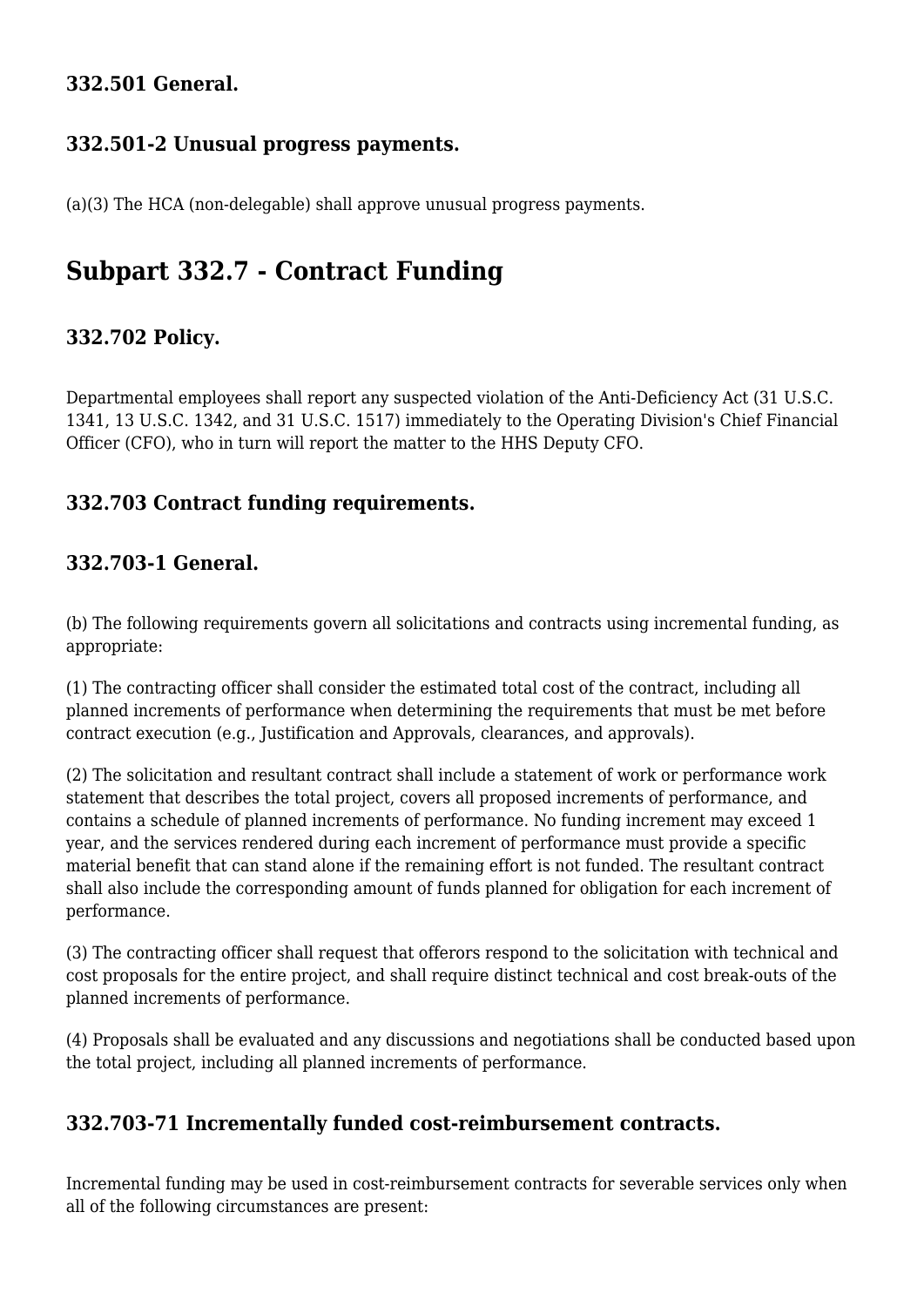(a) Funding of increments after the initial increment of performance is provided from the appropriation account available for obligation at that time;

(b) The project represents a *bona fide* need of the fiscal year in which the contract is awarded and initially funded (*i.e.,* the initial increment of performance) and is also a *bona fide* need of each subsequent fiscal year whose appropriation will be used; and

(c) The project's significance provides reasonable assurance that subsequent year appropriations will be made available to fund the project's continuation and completion.

### **332.703-72 Incremental Funding Table.**

(a) The contracting officer shall insert substantially the following language in Section B: Supplies or Services and Prices or Costs, Table 1, in all cost-reimbursement contracts for severable services using incremental funding. The language requires the contracting officer to:

(1) Insert the initial funding obligated by the award;

(2) Identify the increment of performance covered by the funding provided; and

(3) Specify the start and end dates for each increment of performance, as required by the "Limitation of Funds" clause at FAR 52.232-22.

(b) Modification of the language is permitted to fit specific circumstances of the contract, including but not limited to language necessary to reflect the specific type of cost reimbursement contract awarded, but the language may not be omitted completely.

Table 1 - B. \_\_Estimated Cost - Incrementally Funded Contract

(a) The total estimated cost to the Government for full performance of this contract, including all allowable direct and indirect costs, is \$\_\_ [*insert full amount*].

(b) The following represents the schedule\* by which the Government expects to allot funds to this contract:

| CLIN, task<br>number, or<br>description | Start date of<br>increment | <b>End date of</b><br>increment | <b>Estimated</b> | Fee $(s)$ (as | <b>Estimated</b><br>cost plus fee |
|-----------------------------------------|----------------------------|---------------------------------|------------------|---------------|-----------------------------------|
|                                         | performance                | of<br>performance               | $cost($ \$)      | appropriate)  | $(s)$ (as<br>appropriate)         |

[Total] [Total] [Total]